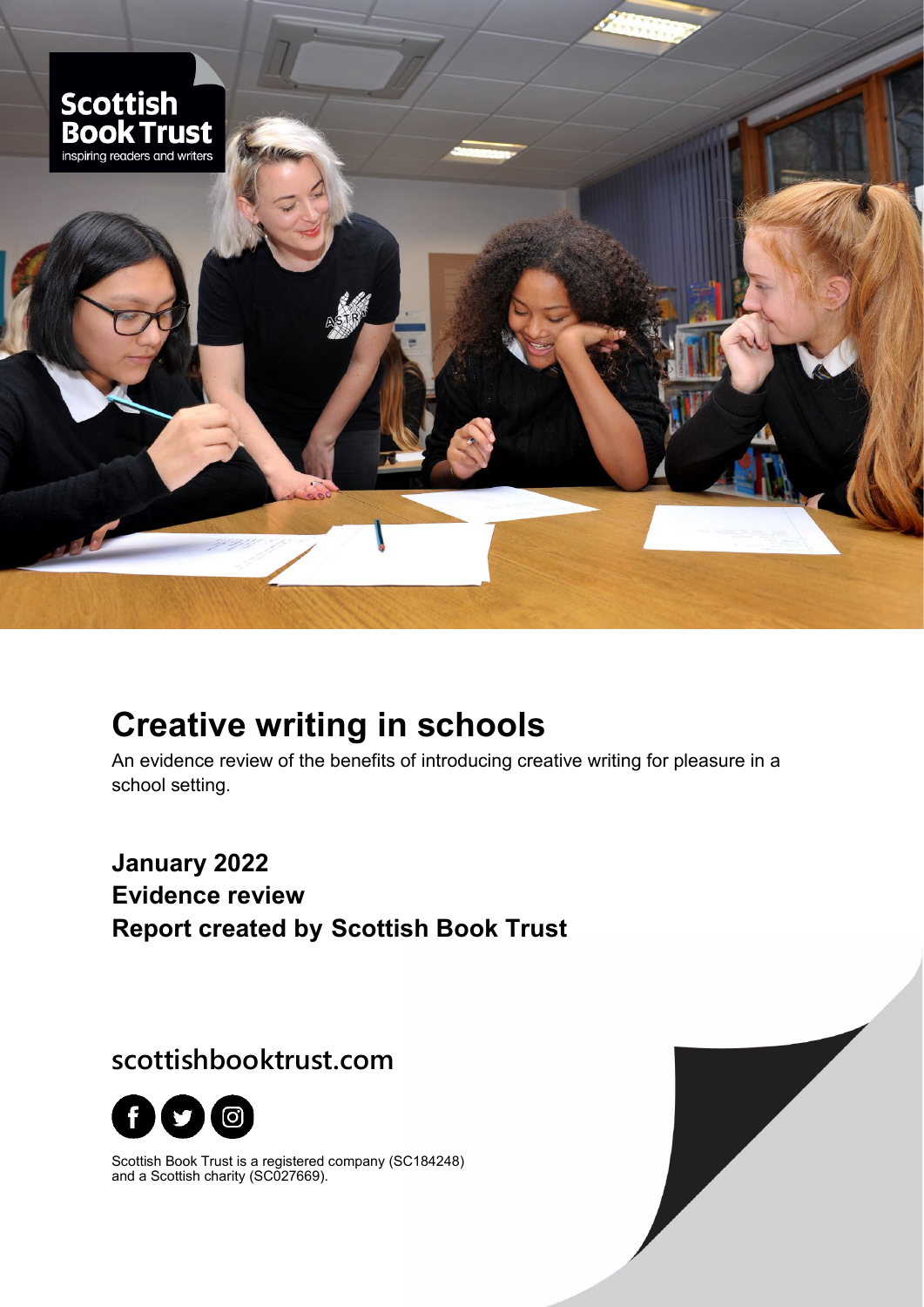## **Contents**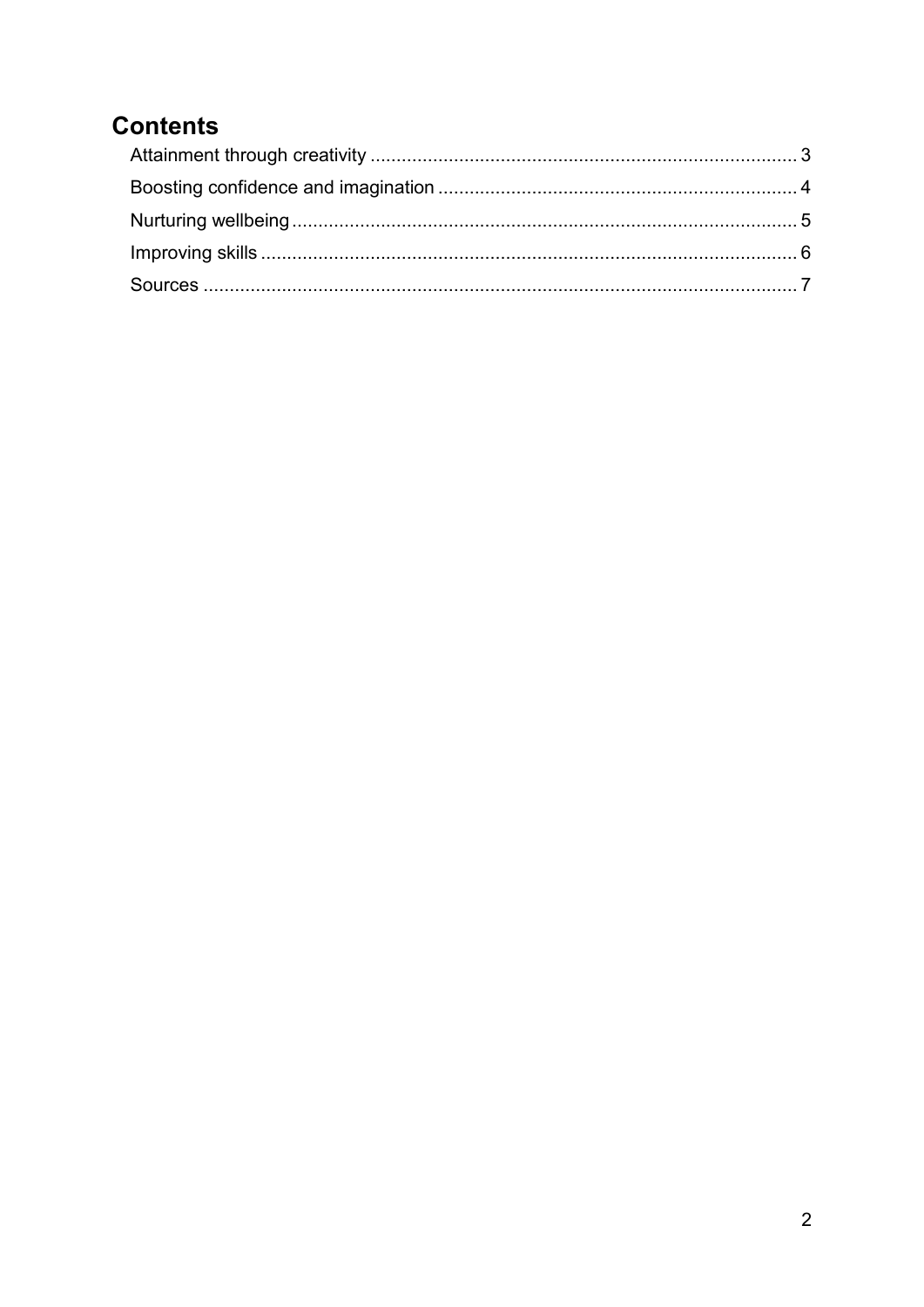## <span id="page-2-0"></span>**Attainment through creativity**

**'The child shall have the right to freedom of expression; this right shall include freedom to seek, receive and impart information and ideas of all kinds, regardless of frontiers, either orally, in writing or in print, in the form of art, or through any other media of the child's choice' (Article 13, United Nations Convention on the Rights of the Child).**

There is a solid base of evidence which suggests that creative writing can have a significant positive impact on school pupils (Bernardes & Menzies, 2017). An enjoyment of writing and positive attitude towards writing is linked to higher mental wellbeing scores which take into account confidence, life and coping skills, and satisfaction for young people (Clark, 2018).

Scottish Book Trust's fully funded Live Literature [author visits](https://www.scottishbooktrust.com/writing-and-authors/live-literature/about-live-literature) or [school residencies](https://www.scottishbooktrust.com/writing-and-authors/live-literature/school-residencies) are the perfect opportunity to introduce your class to the benefits of creative writing.

'Writers visiting schools can make a significant difference to children and young people's attitudes to and enjoyment of writing, offering new perspectives on writing and what it can do' (Horner, 2010).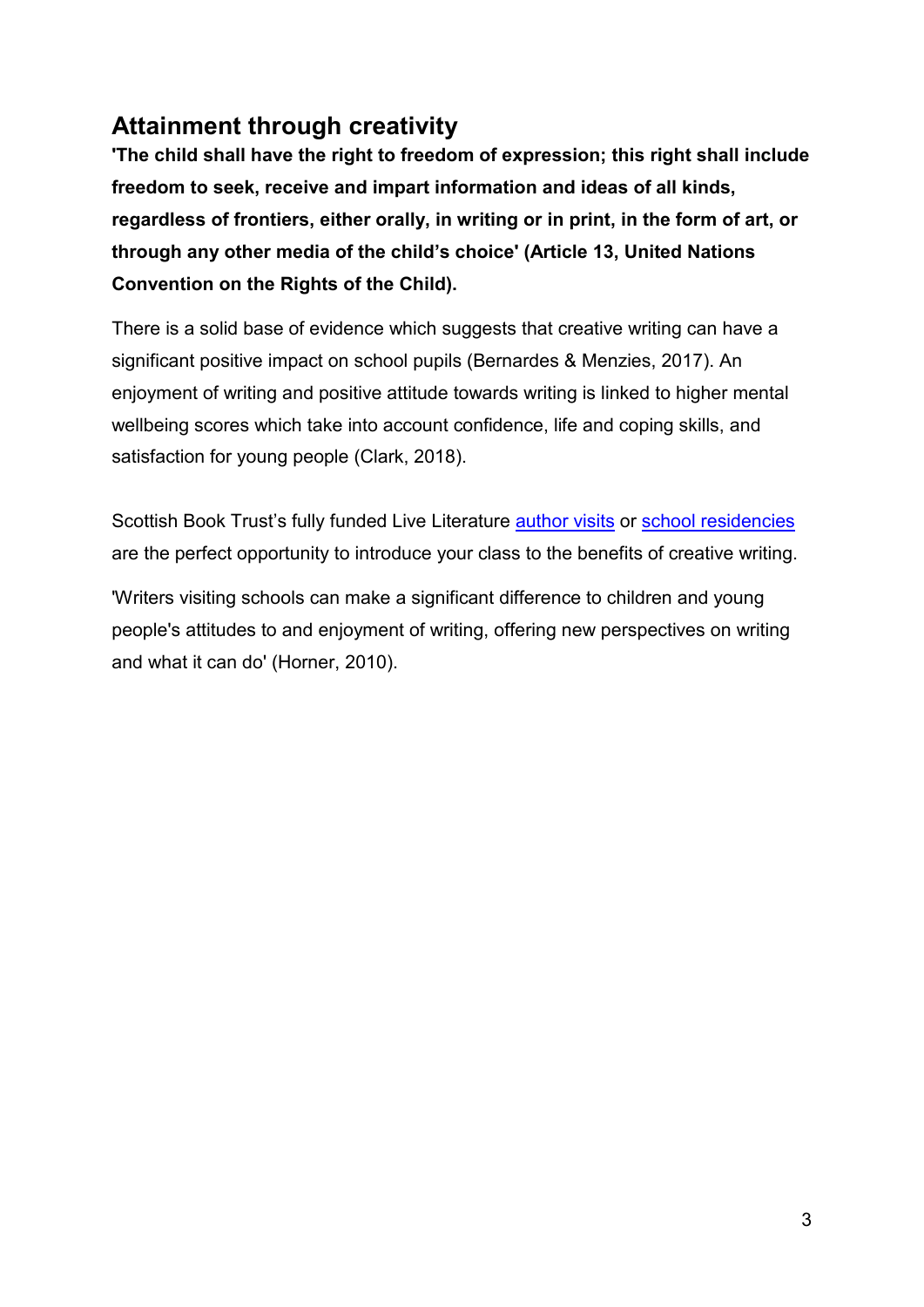### <span id="page-3-0"></span>**Boosting confidence and imagination**

Research shows that the creative and imaginative aspects of an activity are key to allowing pupils to reap the benefits from creative writing. These expressive elements increase pupil confidence, enthusiasm, and creativity in their own ideas and abilities.

- 'In our focus groups, teens said they are motivated to write when they can select topics that are relevant to their lives and interests, and report greater enjoyment of school writing when they have the opportunity to write creatively' (Pew Research Center, 2008).
- 'One of the reasons young people enjoy participating in creative writing activities with writers is the space it gives them to develop and explore their own ideas, build their confidence and overcome their initial fears of writing' (Millard et al 2019).
- Pupils who enjoy writing 'Are more likely, on average, to rate themselves as better writers (mean 7.69/10 vs. 6.11/10)' (Clark and Teravainen, 2017).
- 'Young people feel creative writing is worthwhile because it helps them learn new things in school, and because it is enjoyable and fun' (Millard et al 2019).
- 'More children and young people who had a writer visit have high reading (45.3%) and writing (32.3%) attitudes compared with either the sample as a whole (31.6% and 24.8%) or their peers who didn't have a visit (26.1% and 21.6%).' (Clark & Lant 2019).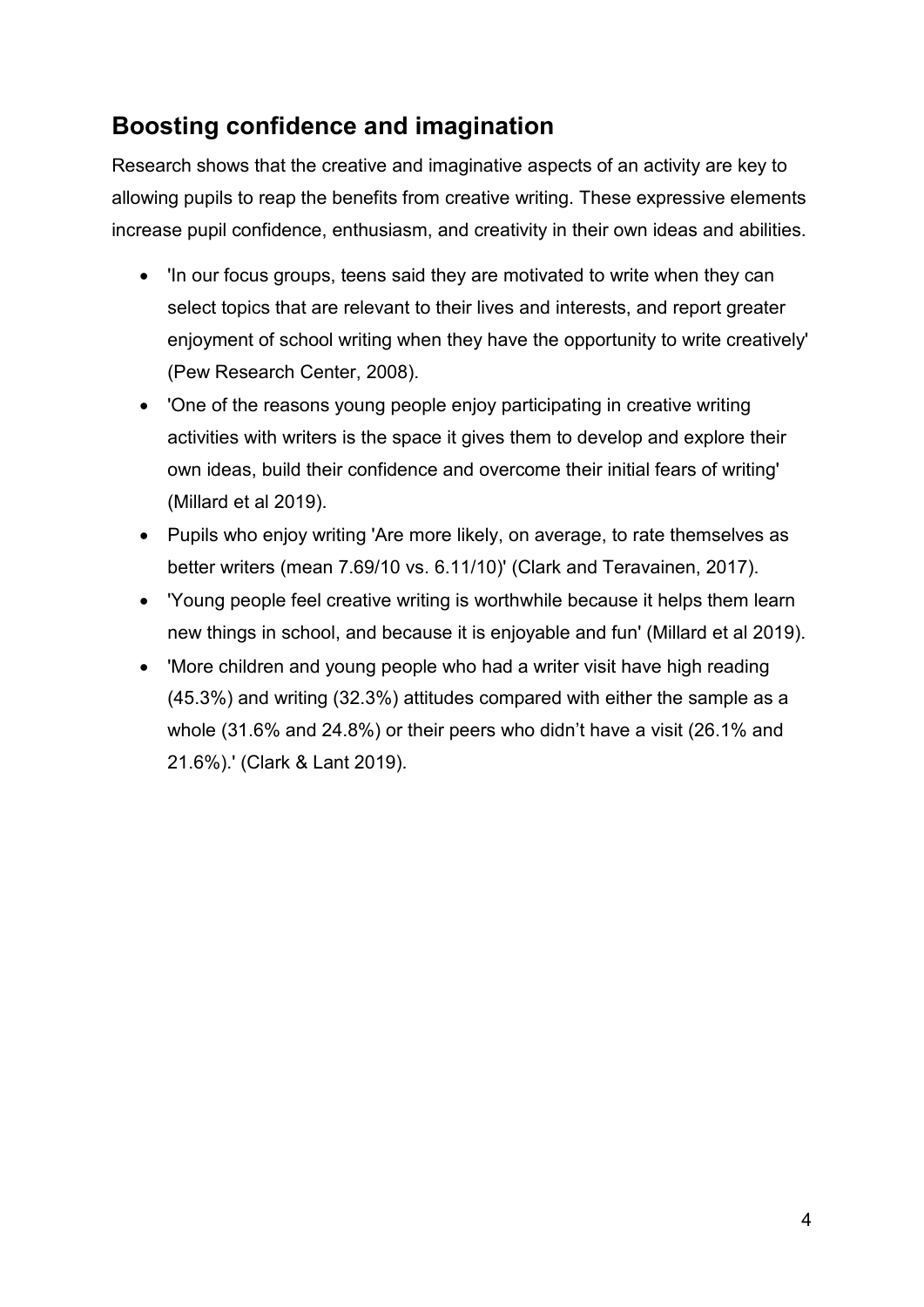## <span id="page-4-0"></span>**Nurturing wellbeing**

Studies from the National Literacy Trust found that there is a high correlation between positive attitudes to reading and writing and a high level of mental wellbeing (Clark & Teravanien-Goff 2018). Evidence collected through Scottish Book Trust evaluations during the 2021 Live Literature author residencies in schools suggested that pupils found the experience of writing creatively soothing and empowering. Learning professionals described how the residency particularly benefited marginalised pupils such as LGBT+ or neurodiverse pupils, as well as reluctant readers.

- '… writing provided a lifeline for many during the pandemic, with children and young people telling us that they started writing in the pandemic to cope with anxiety but also to stay connected with people' (Clark, Best & Picton, 2021).
- '2 in 5 (38.3%) children and young people agreeing that writing makes them feel better' (Clark, Best & Picton, 2021).
- 'Writing to support mental wellbeing also emerged as an important theme, with 3 in 10 saying that they write because it helps them relax, and nearly 1 in 4 saying they write because it makes them feel happy or feel more confident. One in 6 write to support causes and issues they care about, and 1 in 7 write because it makes them feel connected to the world' (Clark, Best & Picton, 2021).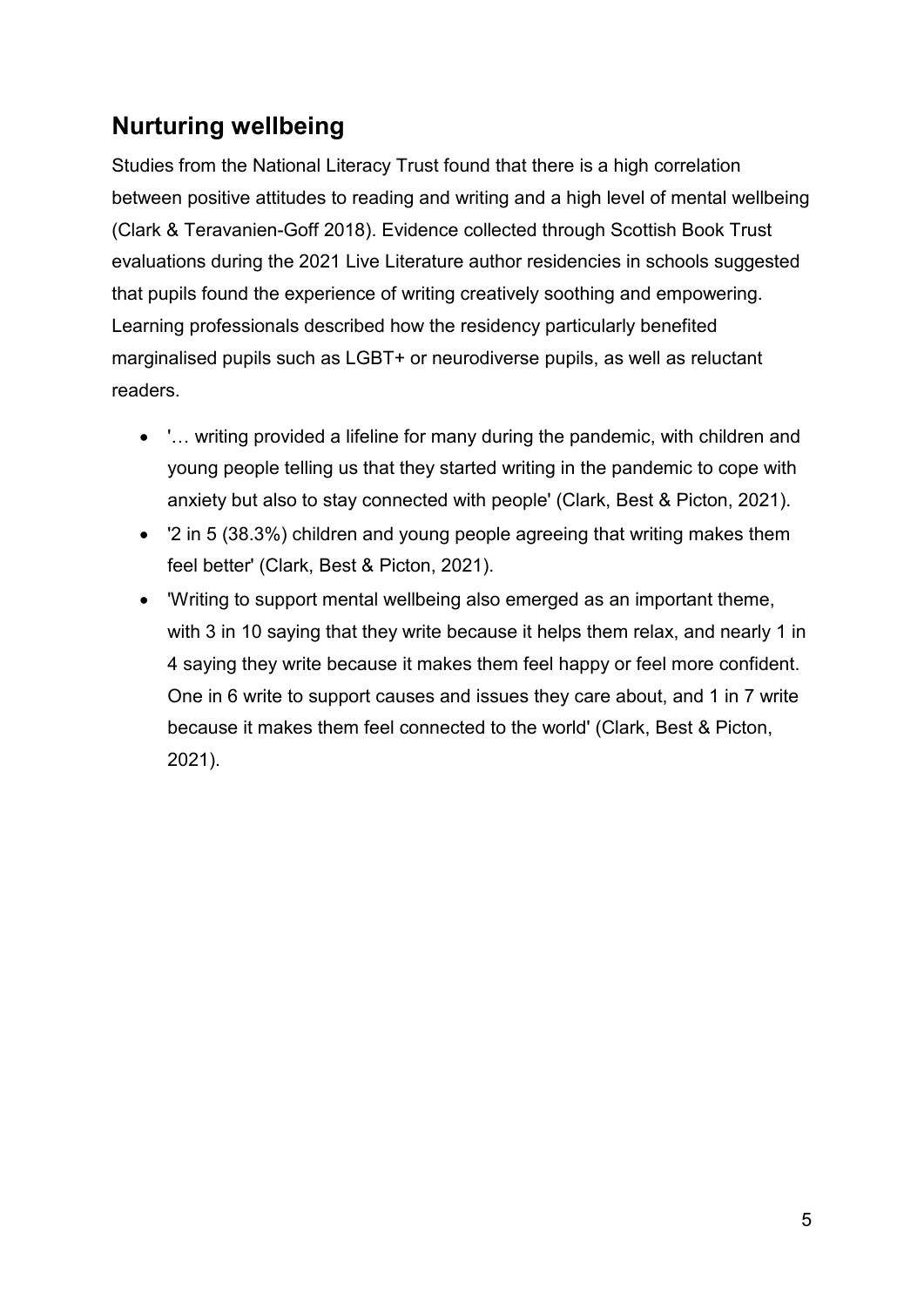### <span id="page-5-0"></span>**Improving skills**

Skills improvement reported through engaging in creative writing include social skills, resilience, communication, and critical thinking (Bernandes & Menzies 2017). Scottish Book Trust findings from creative writing in schools programmes also suggest that the enthusiasm and confidence gained through writing creatively has a positive impact on pupil literacy.

- 'One pupil increased his reading age by over 4 years!' (Learning professional, feedback on a Scottish Book Trust writer residency, received by email in 2021).
- '[…] seven times as many children and young people who enjoy writing write above the expected level for their age compared with those who don't enjoy writing (23.2% vs. 3.2%)' (Clark and Teravainen-Goff, 2017).
- 'Creative writing aids language development at all levels: grammar, vocabulary, phonology and discourse. It requires learners to manipulate the language in interesting and demanding ways in attempting to express uniquely personal meanings' (Tok & Kandemir, 2015).
- 'It's absolutely worth it. Pupils and staff will have a wonderful experience with an author which will have a huge impact on their writing skills' (Learning professional end of project survey, Scottish Book Trust, 2021).